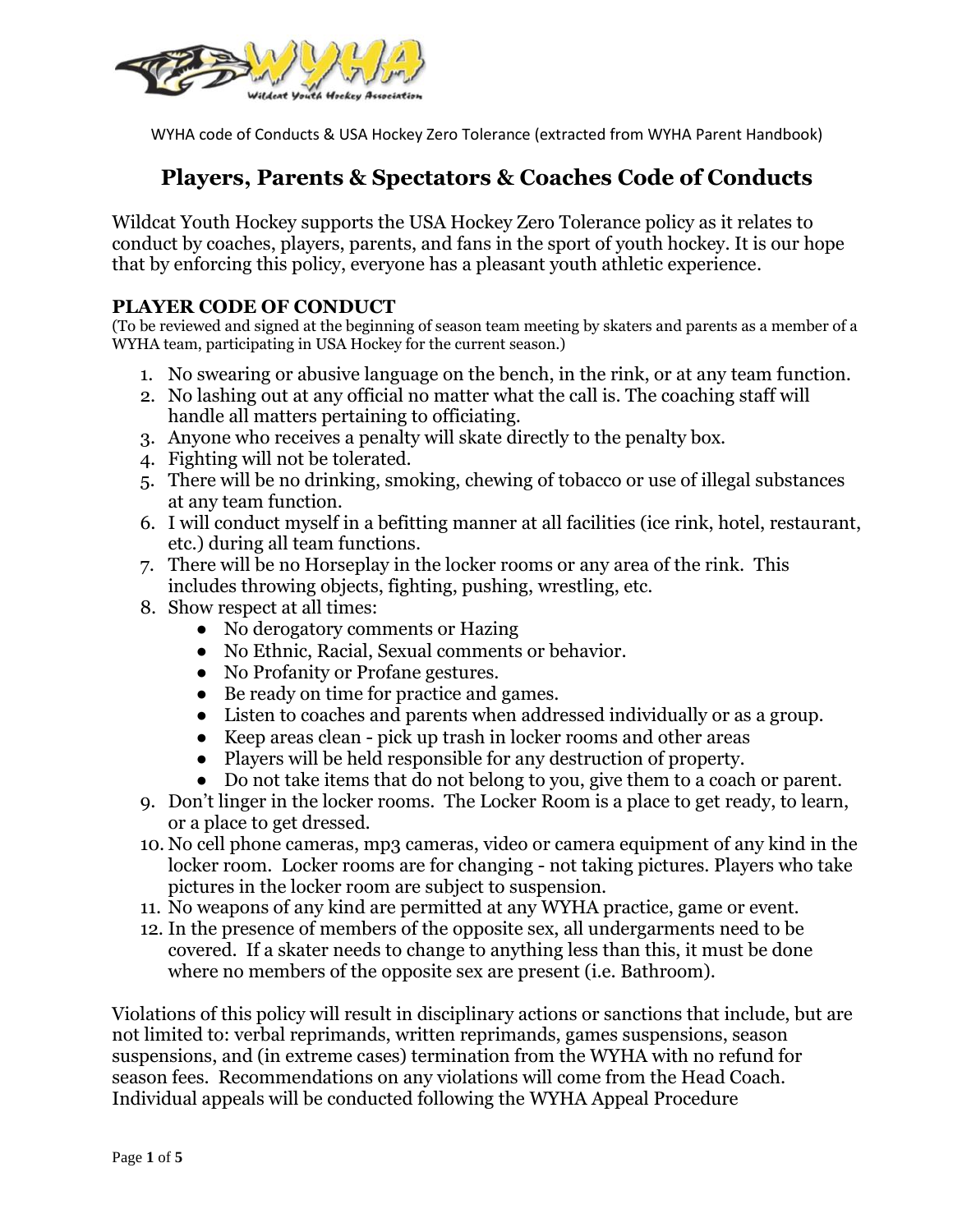

#### **PARENT CODE OF CONDUCT**

(To be reviewed and signed at the beginning of season team meeting by parents as a member of a WYHA team, participating in USA Hockey for the current season.)

- 1. Encourage your child to play by the rules. Remember, children learn best by example, so applaud the good plays of both teams.
- 2. Do not embarrass your child by yelling at players, coaches or officials. By showing a positive attitude toward the game and all its participants, your child will benefit.
- 3. Emphasize skill development and practices and how they benefit your young athlete. De-emphasize games and competition in the younger age levels.
- 4. Know and study the rules of hockey and support the officials on and off the ice. This approach will help in the development and support of the game. Any criticism of the officials only hurts the game.
- 5. Applaud a good effort in both victory and defeat and enforce the positive points of the game. Never yell or physically abuse your child after a game or practice. It is destructive. Work toward removing physical and verbal abuse in youth sports.
- 6. Recognize the importance of volunteer coaches. They are important to the development of your child and the sport. Communicate with them and support them.
- 7. If you enjoy the game, learn all you can and dedicate time as a volunteer!

### **SPECTATOR CODE OF CONDUCT**

- 1. Display good sportsmanship. Always respect players, coaches and officials.
- 2. Act appropriately; do not taunt or disturb other fans. Enjoy the game together.
- 3. Cheer good plays of all participants, avoid booing opponents.
- 4. Cheer in a positive manner and encourage fair play; profanity and objectionably cheers or gestures are offensive.
- 5. Help provide a safe and fun environment; throwing objects on the ice surface can cause injury to players and officials.
- 6. Do not lean over and pound on the glass; the glass surrounding the ice surface is part of the playing area.
- 7. Support the referees and coaches by trusting their judgment and integrity.
- 8. Be responsible for your own safety and remain alert to help prevent accidents.
- 9. Respect locker rooms as private areas for players, coaches and officials.
- 10. Be supportive after the game, win or lose. Recognize good effort, teamwork and sportsmanship.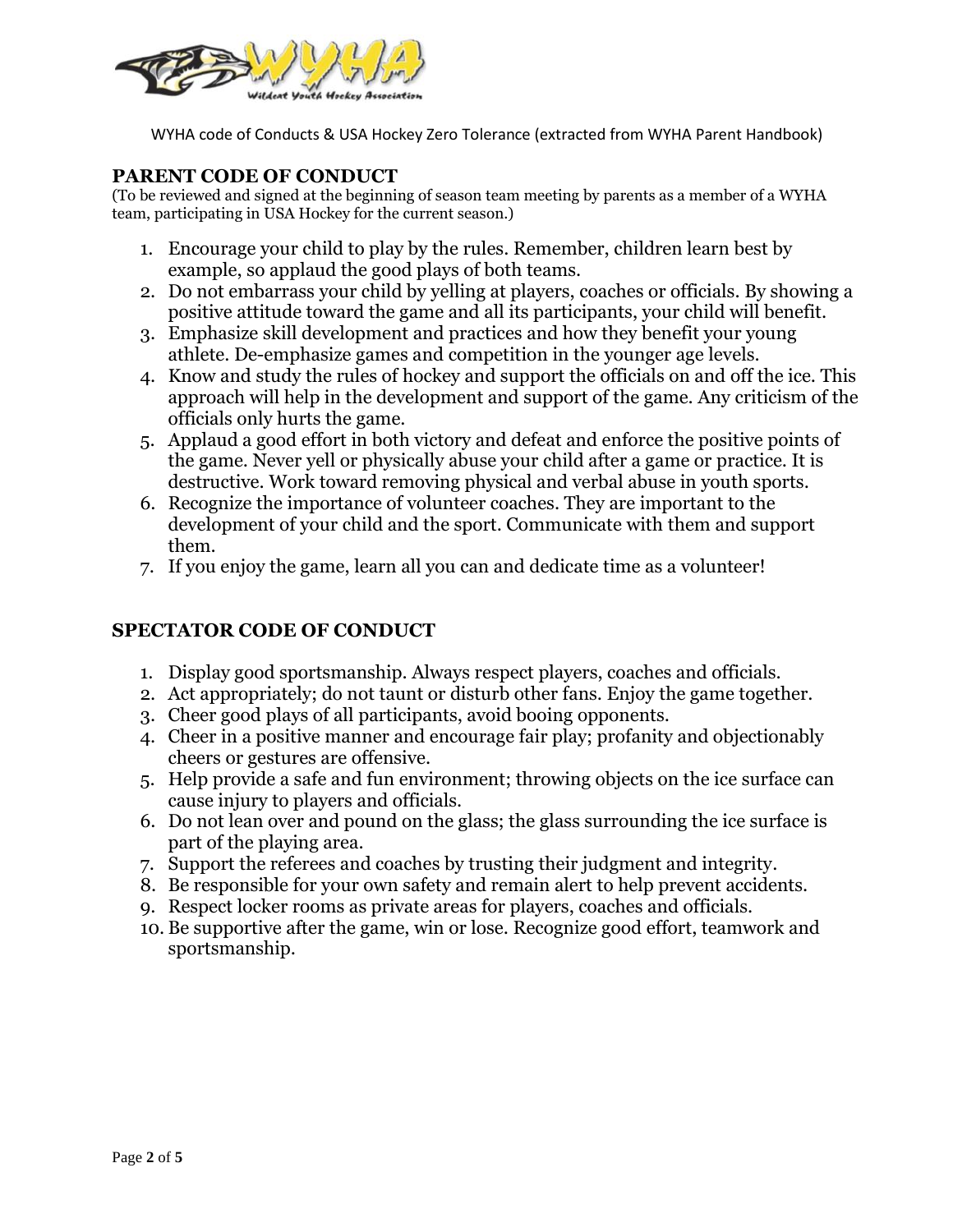

#### **COACHES CODE OF CONDUCT**

(To be reviewed and signed at the beginning of season coaches meeting by coaches as a member of a WYHA, participating in USA Hockey for the current season.)

- Never verbally or physically abuse a player, official, parent, spectator or other coach.
- Care more about the child than winning the game--winning is a consideration, but not the only one, nor the most important one.
- Be concerned with the overall development of your players. Stress good health habits and clean living.
- Give all players the opportunity to improve their skills, gain confidence, and develop self-esteem.
- Adjust to each player's personal needs and challenges. Be a good listener.
- Encourage all your players to be team players
- Be a positive role model to your players, display emotional maturity and be alert to the physical safety of your players.
- Be generous with your praise when deserved, be consistent, honest, fair and just. Never criticize players publicly.
- Maintain an open line of communication with your players and their parents. Reinforce the goals and objectives of WYHA.
- Teach the basics, continue to study and learn the game to become a better coach and communicator.
- Know the rules, techniques, and strategies of hockey.
- Organize ADM practices that are challenging and fun for your players.
- Encourage equal playing time for all skaters
- Follow all USA Hockey Coaching Requirements
- Follow the Wisconsin Concussion Law and WYHA guidelines.
- Never be under the influence of Drugs or Alcohol while coaching any game or practice.

As a coach, you will be held accountable for your actions both on and off the ice. As a member of Wildcat Youth Hockey, you represent our teams and association at practices, games, hotels, restaurant, etc. WYHA expects you to conduct yourself in a sportsmanlike manner at all times and to observe the following coach's rules:

- Respect You are to show respect at all times for coaches, officials, players, spectators and opponents. Do not argue with referees, linesman, timekeepers, scorekeepers, spectators or coaches. Disrespect will not be tolerated and will result in appearing before the Discipline Committee.
- Profanity ZERO TOLERANCE. Use of profanity is strictly prohibited on the ice, in locker rooms, hotels, restaurants while representing WYHA. The first violation of this policy will result in a verbal warning. A second violation will result a one (1) game suspension. The WYHA Executive Board shall determine the penalty for repeated violations.
- Intentionally damaging WYHA equipment and or facilities will result in appearing before the Discipline Committee.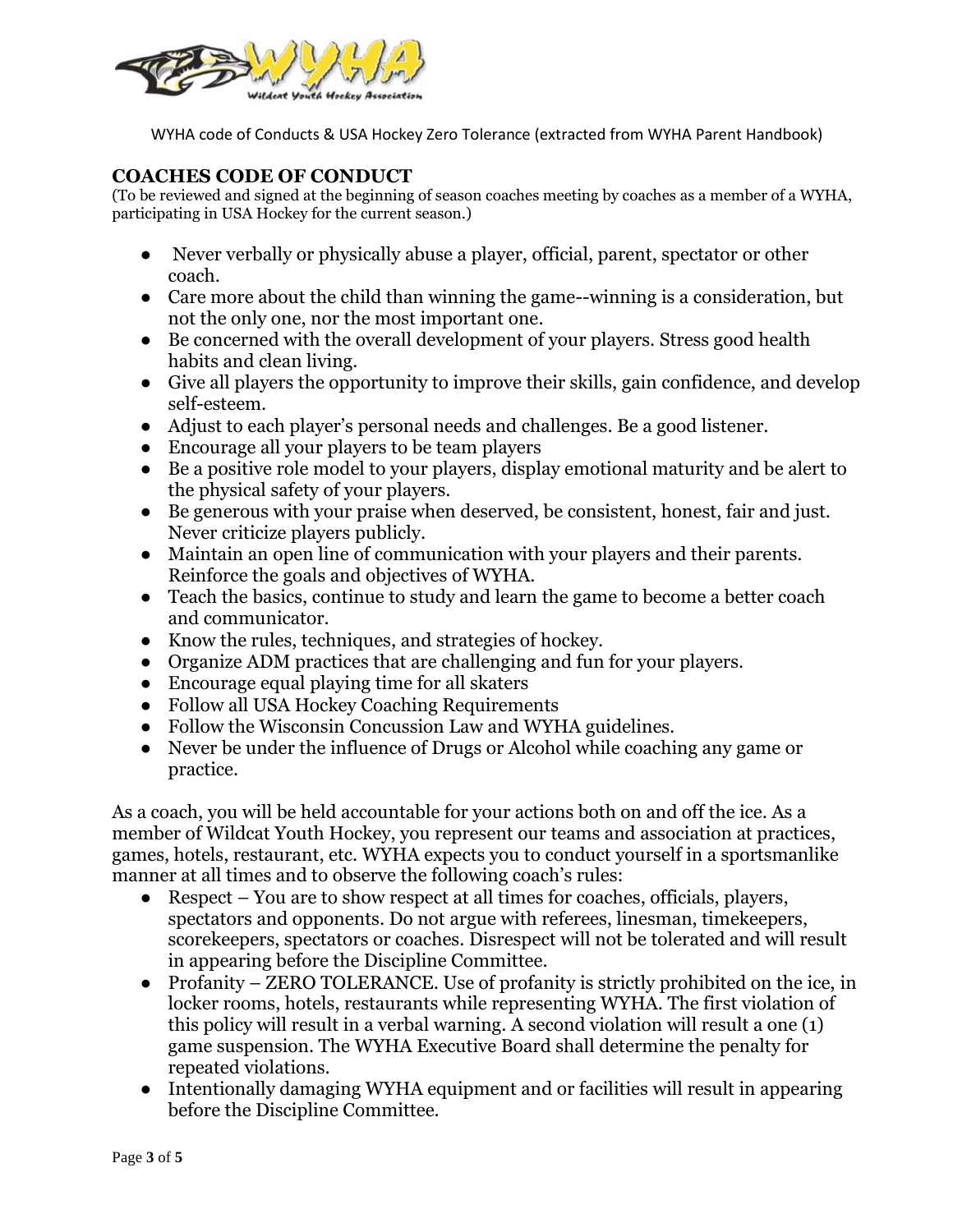

- Conduct on the ice  $-$  If a coach receives a misconduct or a game misconduct, the coach will be suspended for one (1) game immediately following a report to the WYHA Executive Board per USA/WAHA rules.
- Other inappropriate behavior will be handled in accordance with the Grievance Procedures.

## **USA HOCKEY ZERO TOLERANCE POLICY**

In an effort to make ice hockey a more desirable and rewarding experience for all participants, the USA Hockey Youth, Junior, and Senior Councils have instructed the Officiating Program to adhere to certain points of emphasis relating to sportsmanship. This campaign is designed to require all players, coaches, officials, league officials and administrators to maintain a sportsmanlike and educational atmosphere before, during and after all USA Hockey sanctioned events. Thus, the following points of emphasis must be implemented by all on-ice referees and linesman:

#### **Players**

A minor penalty for unsportsmanlike conduct (Zero Tolerance) shall be assessed whenever a player:

- 1. Openly disputes or argues any decision by an official.
- 2. Uses obscene or vulgar language at any time, including any swearing, even if it is not directed at a particular person.
- 3. Visually demonstrates any sign of dissatisfaction with an official's decision.

Any time that a player persists in any of these actions, they shall be assessed a misconduct penalty. A game misconduct shall result if the player continues with such action.

### **Coaches**

A minor penalty for unsportsmanlike conduct (Zero Tolerance) shall be assessed whenever a coach:

- 1. Openly disputes or argues any decision by an official.
- 2. Uses obscene or vulgar language in a boisterous manner to anyone at any time.
- 3. Visually displays any signs of dissatisfaction with an official's decision including standing on the boards or standing in the bench doorway with the intent of inciting the officials, players, or spectators.

Any time that a coach persists in any of these actions, they shall be assessed a game misconduct penalty.

### **WYHA Extensions**

The above constitutes the USA Hockey "Zero Tolerance" policy in its entirety. WYHA extends the policy to include parents and spectators at WYHA events. Should a parent or spectator violate the above standards, their team may be assessed a bench minor for